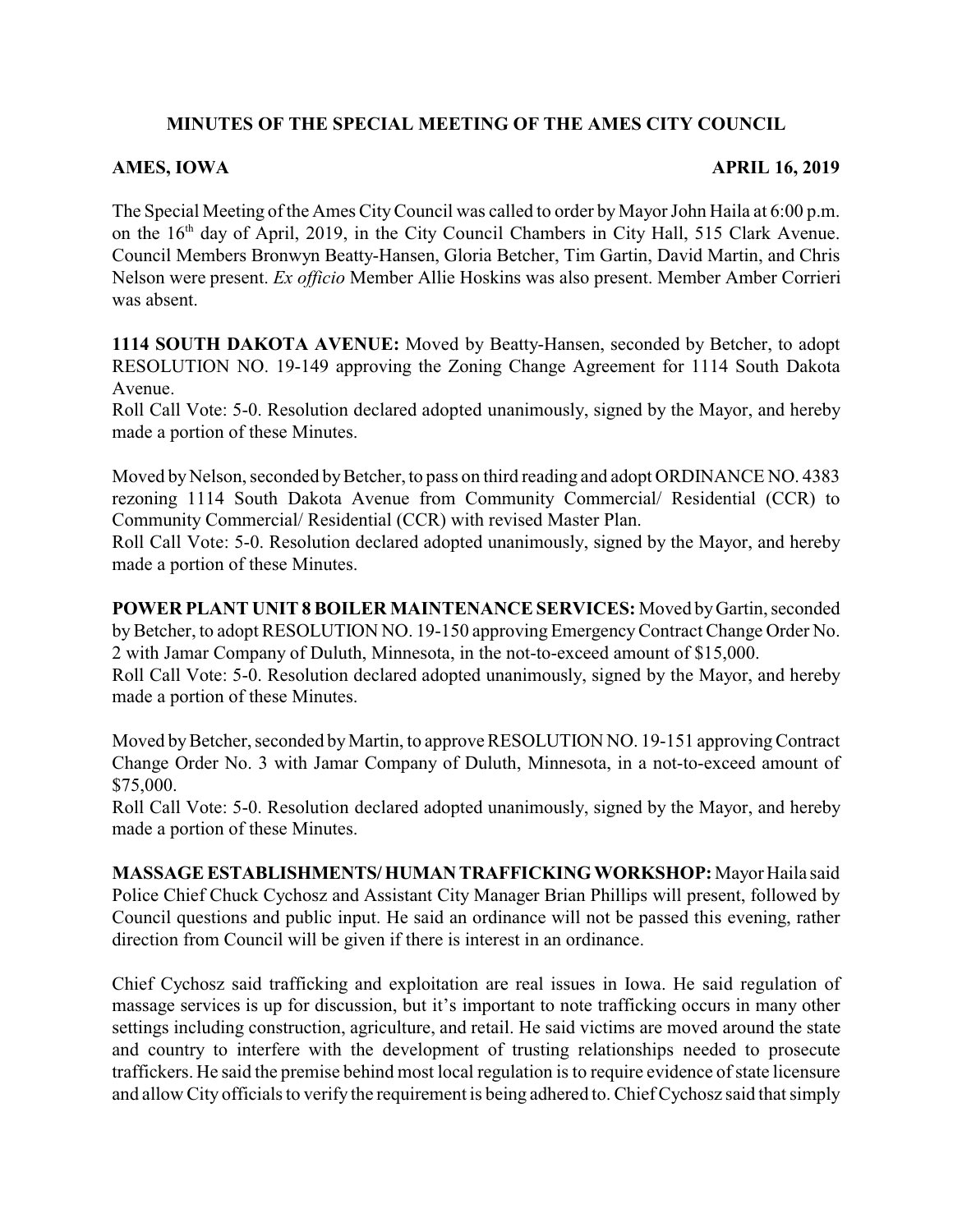requiring the provider to display the license gives the local community a starting point to verify the identity of the provider and allows law enforcement to investigate a misdemeanor for failure to display the license. He said when a requirement is clear and communicated effectively, it is a deterrent to illegal trafficking.

Pending legislative action was discussed byChief Cychosz that would affect local practices. He said Senate File 267 would make the practice of massage therapy or the improper use of credentials by an unlicensed individual a serious misdemeanor. Right now law enforcement is not involved with licensing issues. He told the Council that many license actions taken by the state are a byproduct of criminal investigations pursued in this community. Chief Cychosz said information can be found on situations where credentials have been affected by criminal investigations on the State of Iowa website. Establishing a criminal violation of licensing regulations would aid the ability of law enforcement to investigative these situations. He said an amendment to this bill would shield a violator from criminal consequences if the person was a victim of someone engaged in trafficking.

Mr. Phillips said this special meeting was called by the Council at the request of George Belitsos and Michelle DeMarie. He said without knowing what action Council will take, the staff report is preliminary. He said it seems there's a wide spectrum of local government involvement in massage therapy, and as it is now, it is a state-regulated occupation and administrative process for licensing. Mr. Phillips said the next step in local involvement would be to make practicing massage therapy without a license a serious misdemeanor as proposed in the legislature currently. He said the next step would be along the lines of the Des Moines ordinance, which would require a license to be produced on demand, and allow officials to close a location until it is provided. Beyond that, he said the Iowa City ordinance requires the operator to produce information on employees providing the massage, and Johnston and Cedar Rapids go even further to require local licensing and background checks on a regular basis. Mr. Phillips said if Council is interested in moving toward intense involvement, more research by staff would be needed regarding administration, costs, and providers. He stated that staff would like to know if Council desires local involvement, and to what extent.

Council Member Gartin asked City Attorney Mark Lambert about cities getting into local regulation when the state has already claimed regulation for an activity. Mr. Lambert said local governments may regulate in the same areas unless the local regulations are in conflict with state law or if state law has an implied basis that they are regulating in all senses of the activity. He said he does not believe there is anything expressed within the state law to prohibit local regulation, and believes local government has the authority to do as Des Moines has. Mr. Gartin said he is asking more about a municipal license being required, and said he's concerned about the municipality moving into the state's authority. Mr. Lambert said he would be hesitant to go in the direction of requiring a local license since the state has licensing authority. Ms. Betcher asked what local licenses need to be provided currently. Mr. Phillips said alcohol and tobacco sales, door to door sales, and garbage hauling are activities require licenses currently, which are occupations done in public spaces.

Council Member Martin said the last time legislative activity was considered in regard to massage therapy, the deletion of the entire enforcement chapter in the *Iowa Code* was considered. He asked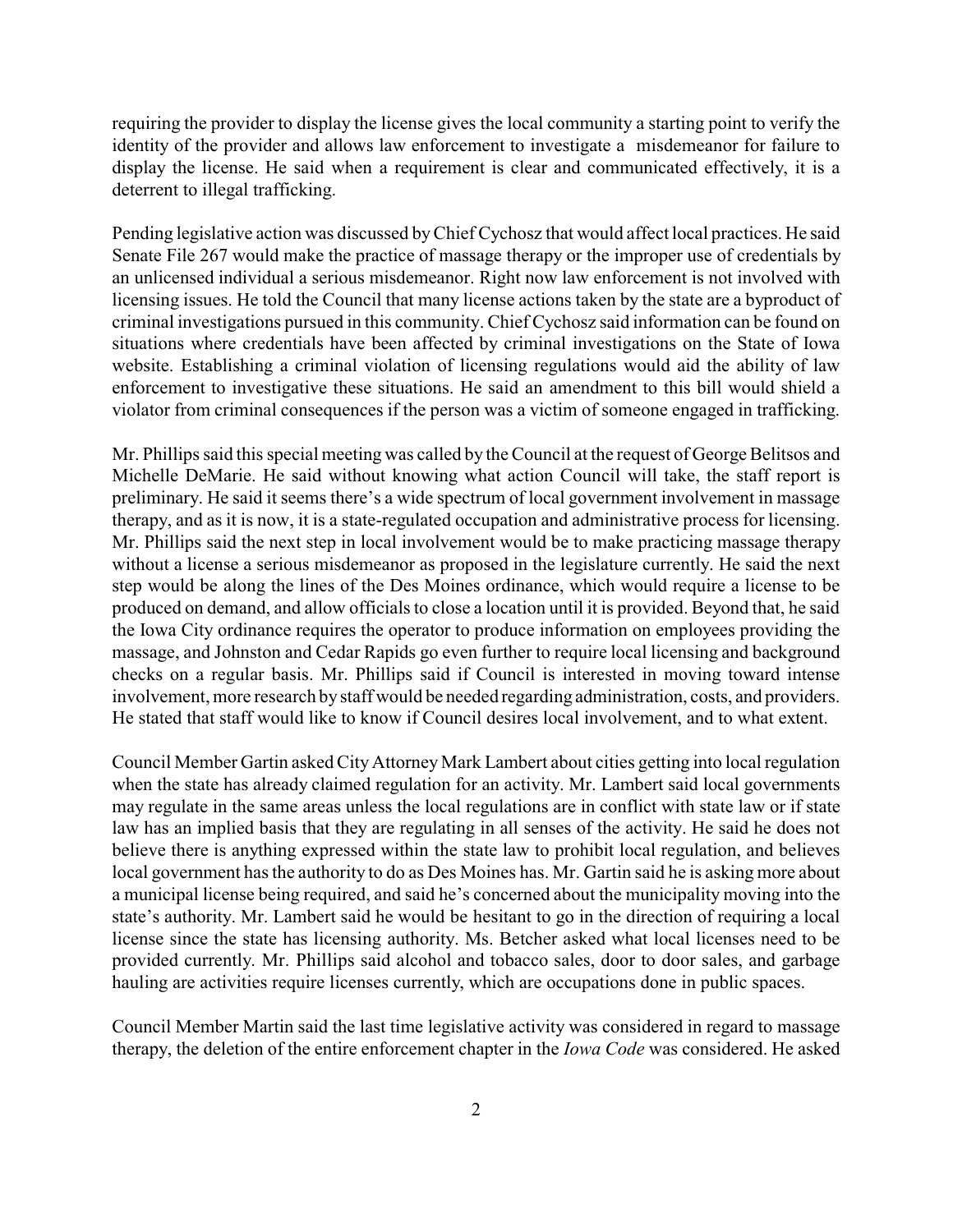if the state was suggesting the localities administer enforcement. Mr. Lambert said that because some requirements have been pulled out, some could argue the state doesn't intend to enforce as strongly, but he's not sure.

Michelle DeMarie, 4933 Utah Drive, Ames, said she is a licensed massage therapist working out of her residence. Ms. DeMarie said she is representing her profession and is surprised that there are illicit practices going on under the guise of massage therapy. She asked the Council to help her and other therapists by pursuing local control. She said the State of Iowa does a wonderful job of licensing, and adding local control could be redundant and taxing on authorities. She said the issue she's seen here and in several surrounding communities is that it's difficult for authorities to get in the door. Ms. DeMarie said there was a situation of a complaint taken where it took 18 months for authorities to get in the door. She said her understanding is that nothing would be required unless there was a concern. She said requiring licenses be displayed and valid would be a deterrent to criminal activity. Ms. DeMarie told the Council that massage therapy licenses can be looked up on the State website, and there are 49 licensed therapists in Ames. She said additional oversight may be needed, and raising awareness is needed. She said each therapist is required to have their own license and may not operate under an owner or manager's license. Ms. DeMarie said she would be thrilled if victims were more protected by additional requirements.

Mayor Haila asked if Ms. DeMarie has heard of any problems with forgery of licenses. She said that's a possibility, as it can be a lucrative profession. She said the more research she has done, the more she is in favor of a local ordinance as it would be simple, but very effective. Mayor Haila asked if she would be in favor of displaying licenses in a reception area. Ms. DeMarie said that is a step in the right direction. Ms. DeMarie said there is a main certificate and wallet cards issued with renewal dates. She said she carries a card and displays a card with her certificate, and therapists can request duplicate cards. Mr. Gartin asked her about the ordinance options. Ms. DeMarie said she and some colleagues were thrilled with the Des Moines ordinance as it helps, but doesn't further drain authorities. She said if a report was requested for each therapist, she does not feel that would be invasive.

Council Member Martin asked if it would be desirable for the manager to be required under a City ordinance to display licenses of all employees working at a location. Ms. DeMarie said yes, and that the Des Moines ordinance only "goes after" the person operating without a license; she believes the owner or manager should also be held accountable.

Council Member Betcher said Ames has 49 licensed massage therapists and a portion of them are working out of their home with a Home Occupation Permit. She asked about that process. Ms. DeMarie said she's not a fan of exemptions, as she feels they are a roadmap to get around the rules, but a Home Occupation Permit does require more information and an added layer of oversight.

Dr. George Belitsos, 5508 West Lincoln Way, Ames, told the Council that he was speaking on behalf of the Iowa Network Against Human Trafficking and Slavery, the only statewide group addressing human trafficking and bringing parties together for the common goal to rid Iowa of human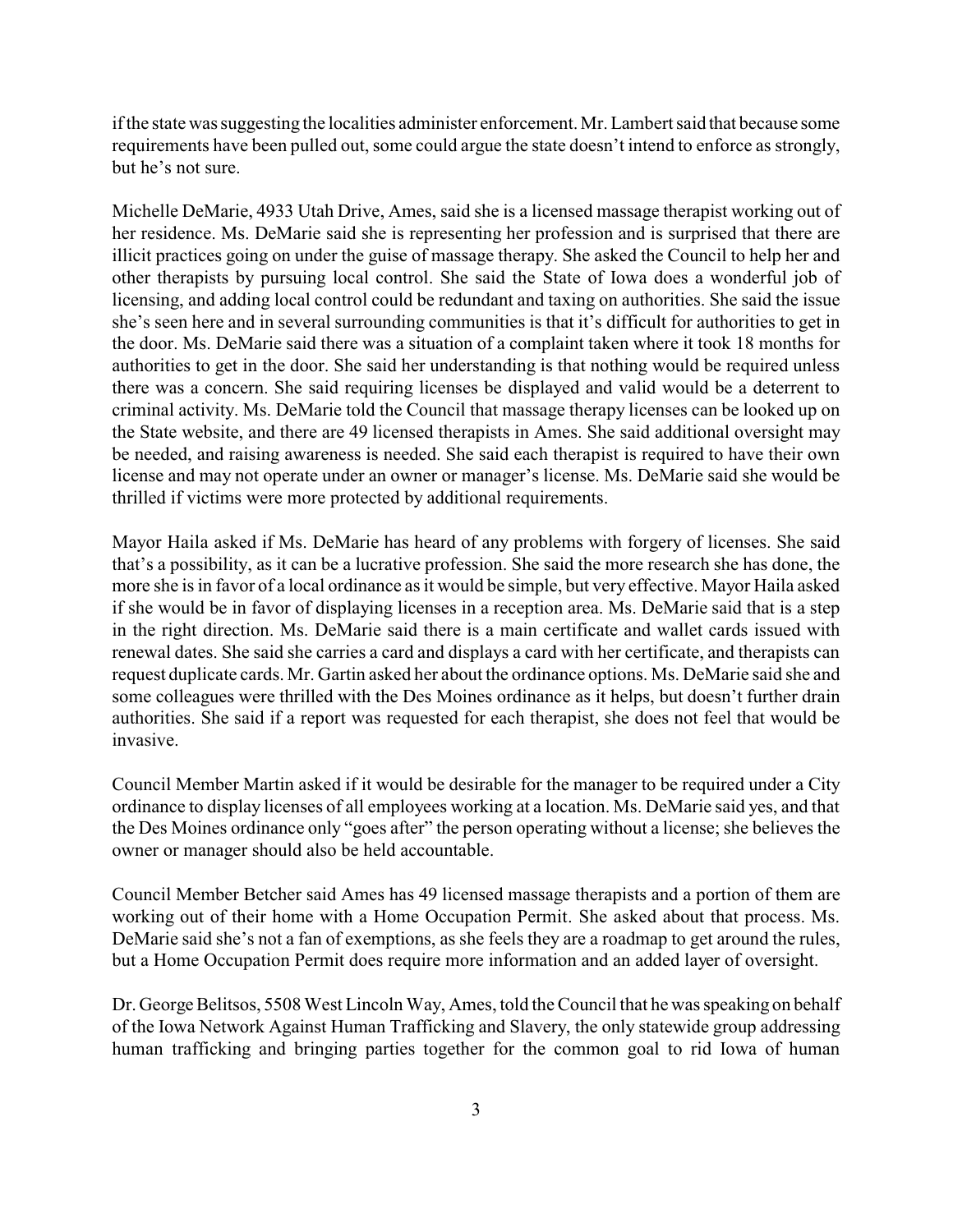trafficking. He asked the Council to assist them in fighting this crime and to adopt an ordinance to regulate and set standards creating a clear separation between therapeutic massage and illegitimate businesses that use massage as an avenue for trafficking. He said he wants to make Ames the least hospitable place for traffickers to do business. For nearly two years, the Network has been asking cities to adopt ordinances, and now 16 have adopted ordinances. He said he is increasinglyconcerned about Ames, because illicit massage businesses have moved out of towns where there is more risk and move to friendlier places with less risk of being discovered. He said the internet is driving the sex trafficking industry.

Dr. Belitsos told the Council that, in May 2017, the Network worked with the legislature about Senate File 445, which repealed *Iowa Code* Section 152 C that limited local authorities from enforcing additional regulations, such as criminal background checks. Dr. Belitsos said all 16 ordinances are different. He said that, in the staff report, it was mentioned that the state could increase regulation in the future. Dr. Belitsos said so many home rules have been taken away from cities, but this is an example of a home rule given to cities, and the state doesn't want to do any more than license massage therapists. He said that August 2017 was the last time Council considered an ordinance, and Johnston was the only city with an ordinance at that time. Dr. Belitsos told the Council there is a growing public awareness of this problem, and since January 1, 2019 nine traffickers have been sentenced to prison from Central Iowa, and now massage therapists are in support of a local ordinance. He said the City Council in Ames has been the first to take a stand for public health and safety issues many times and asked the Council to consider taking the lead on this.

Council Member Gartin asked about an ideal outcome. Mr. Belitsos said he supports business forms being filled out, holding owners/operators accountable, and the Des Moines ordinance with changes such as those Council Member Martin has proposed.

Council Member Betcher asked Mr. Belitsos about the rigorous Home Occupation Permit approval process, and asked if he is in favor of any exemptions. Dr. Belitsos said he believes all massage therapists should be subject to the same requirements.

Sia Turner, 1930 Long Road, Ames, spoke on behalf of ISU Network Against Human Trafficking. She said in 2016, two situations occurred in Ames at massage parlors resulting in arrests. She said there is no reason not to go forward with an ordinance requiring massage therapists to produce their licenses.

Diana Crosswait, 2005 Prairie View East, Ames, said she is in support of Council having more requirements. She believes law enforcement should be able to walk inside and be visible. She said licenses being displayed may not be for the correct people. She said resources for victims are very important.

Cindy Larson, 507-26<sup>th</sup> Street, Ames, said she is a licensed massage therapist working out of her home. She said she is hopeful that the Council will consider an ordinance. Ms. Larson said there is an option to be licensed nationally; a national license does require a background check.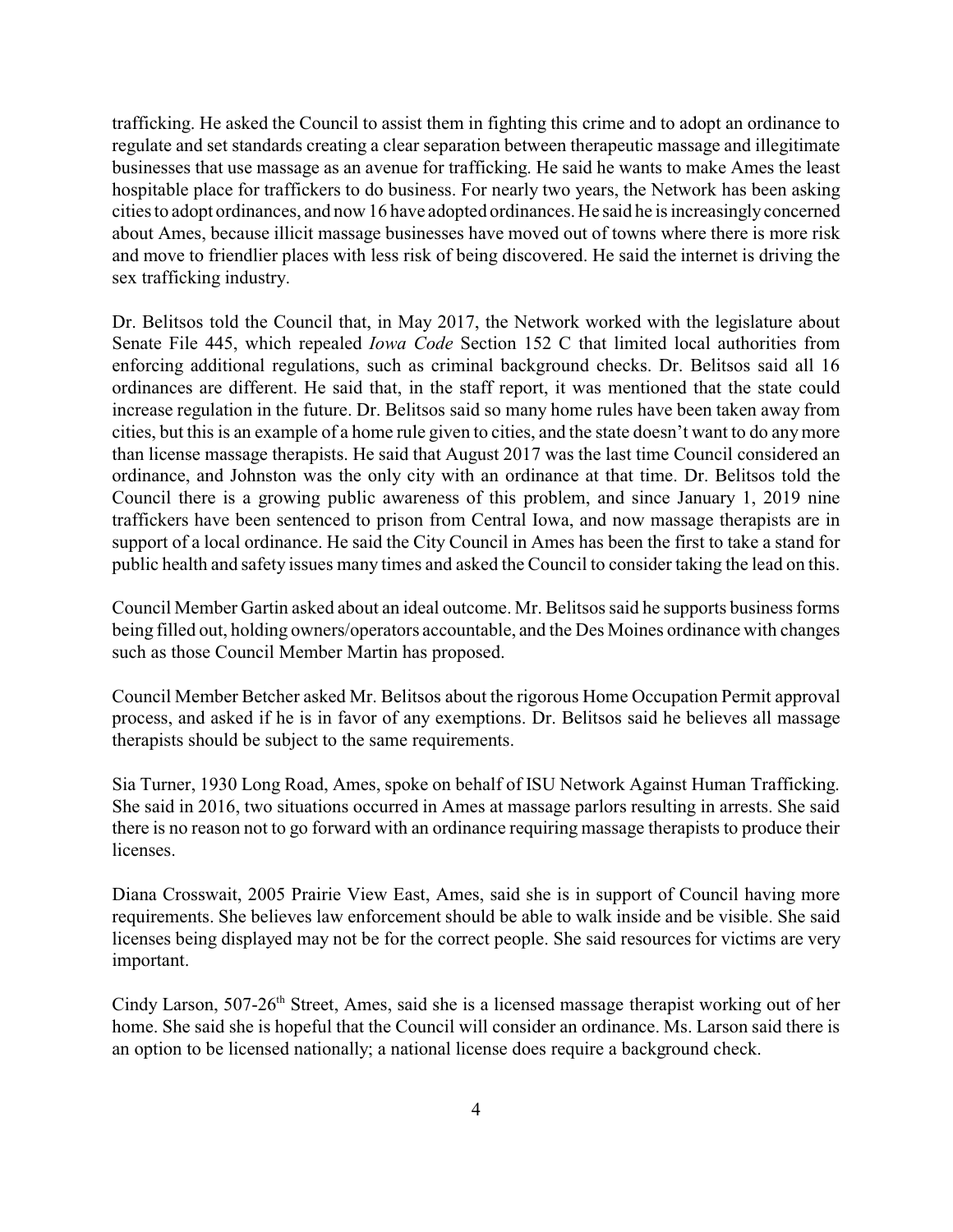Rebecca Christensen, 304 E. 16<sup>th</sup> Street, Ames, said she has had a Home Occupation Permit since 1995. She said she's in favor of the Des Moines ordinance and asked Council to consider enforcement.

Georgia Bluhm, 1801-20<sup>th</sup> Street, Ames, said she agrees with everyone, and said she does not want trafficking to occur in Ames. She said she has been working with the Network Against Human Trafficking and Slavery for over five years.

Delwyn Bluhm, 1801-20<sup>th</sup> Street, Ames, said this problem is becoming bigger all the time and asked Council to adopt a policy to help.

Brittany Lenihan, 1525 Airport Road, Ames, said massage therapy requires many hours of training, and the license represents the hard work involved. Ms. Lenihan said she is an Assault Care Center Extending Shelter and Support (ACCESS) employee providing support for the sexually abused, including sex trafficking survivors. She told the Council that communities combating this crime have either passed an ordinance or are in the process of doing so. She hopes to be able tell the victims what Ames is doing to protect them.

Rachel Brown, 3241 E. Main Street Road, Marshalltown, said she is representing American Massage Therapy Association (Iowa Chapter) and herself as a Licensed Massage Therapist (LMT). She said a local ordinance would allow law enforcement to get into an establishment to investigate. She said she is in favor of a more restrictive ordinance. Ms. Brown said the term "massage parlor" references an illegitimate massage business and stirs up unfavorable stereotypes, and asked the community to refrain from calling establishments by that name. She said she is working with lobbyists at the state level to encourage the state to put photographs on licenses and do background checks. Ms. Brown said she is hopeful there will be some unification of the many ordinances in the future.

Amy Dollison, 1018 NE Fountain View Dr., Ankeny, told the Council she agrees with what she has heard, and would be happy to provide information as requested. As owner of four Massage Heights locations, she said her employees cannot work if their licenses expire. Ms. Dollison said it's very frustrating to have people call and ask for inappropriate services. She said her other owned locations are in Des Moines, West Des Moines, and Johnston, where all three ordinances are different. She said it helps her to know that those cities have the authority to shut down illegitimate massage locations, and she wants the City of Ames to have that authority.

Council Member Gartin asked for feedback about owning businesses in different cities. Ms. Dollison said the Des Moines ordinance is the easiest to comply with, West Des Moines is a little more burdensome since it requires fingerprinting, and the Johnston ordinance is the most burdensome because of its requirements. She said she would not encourage the requirement of fingerprinting, rather providing a driver's license. Mr. Gartin asked about Ankeny. She said Ankeny does not have an ordinance at this time, but feels if Ames passes an ordinance, Ankeny will follow.

Mayor Haila asked Ms. Dollison if she believes the Des Moines ordinance is effective. She said she's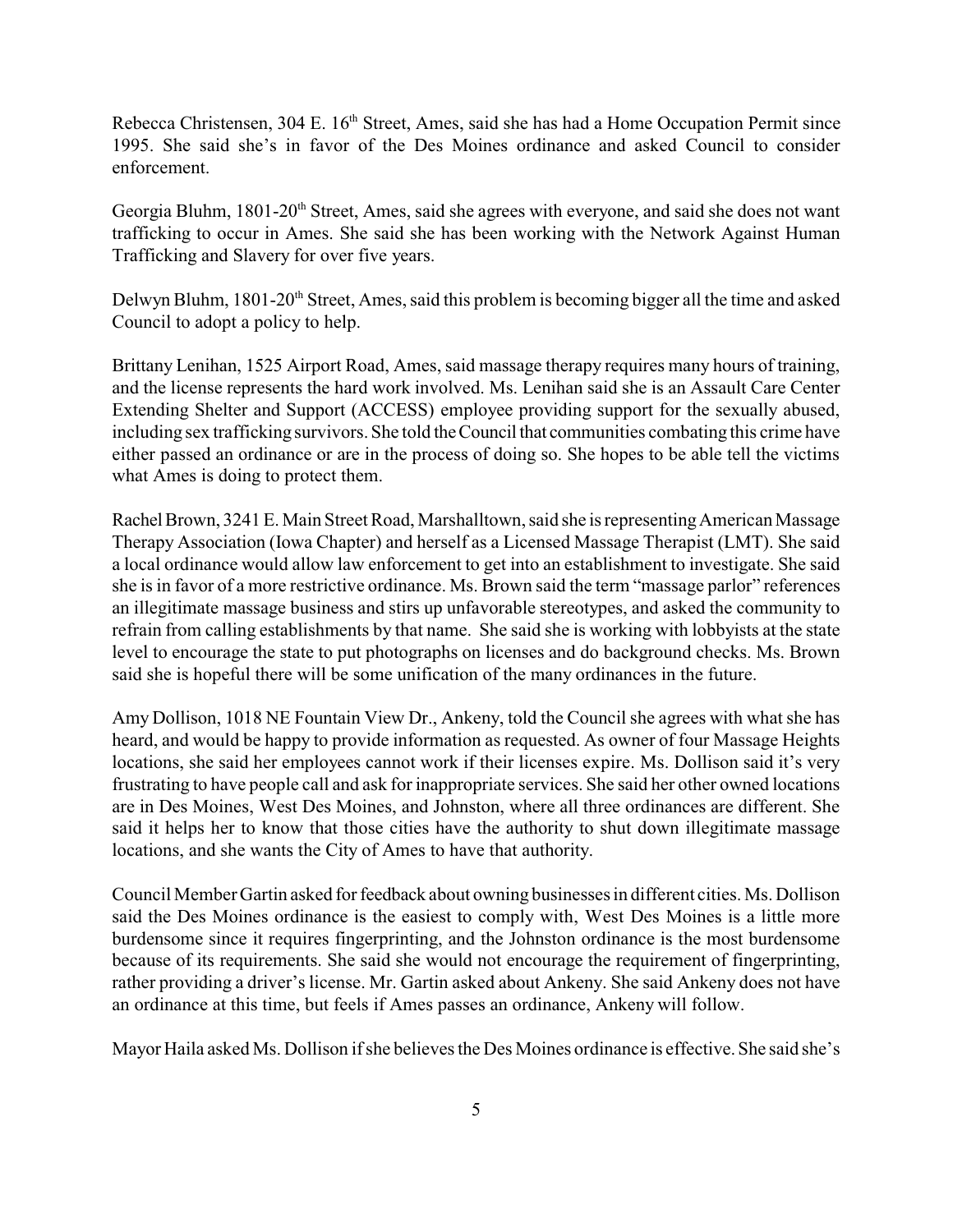not sure, but she would like the ordinance to go one step further where therapists can turn in phone numbers that call to request inappropriate services.

LaHoma Simmonds, 433 Nature Road, Boone, said she owns her own business in Boone, and Boone passed a massage therapy ordinance last fall that follows the Johnston example. She said she felt the process was invasive and prefers the Des Moines ordinance with some edits. She said therapists work hard for their license. Ms. Simmonds said the Boone ordinance was effective in closing a questionable business, and requires a permit if practicing in a different location or after 8:00 p.m.

Drea Meadows, 2318 Clayton Drive, Ames, said an ordinance will protect the public from going to the wrong type of business and protect the therapists as well. She said she has had customers that assumed she wasn't a licensed and legitimate therapist.

Council Member Gartin asked Chief Cychosz for input on the situations discussed. Chief Cychosz said those investigations have been done in this community in recent years and are challenging with the parties involved. He said there are certainly those that believe Ames could turn a blind eye or ignore this, and that makes Ames vulnerable.

Council Member Beatty-Hansen asked if there are businesses the Police Department wishes they could go into. Chief Cychosz said public education and awareness are very important, and encouraged anyone who sees something that looks illegal to call the Police Department. He said those types of calls have assisted law enforcement. Chief Cychosz said requiring a license and being able to go in and check establishments would be helpful. He recognized the challenge of the burden also falling on the legitimate businesses.

Mr. Gartin asked if there are any comments on the Des Moines model. He said the Legal Department has looked at it, and there is some clarification needed including clearer accountability for those not in compliance.

Mayor Haila said staff can work on an option and bring it back for Council consideration. Ms. Beatty-Hansen said an edit that includes accountabilityof the business owner could be added. Mayor Haila said he appreciates the therapists inviting some regulation to protect the public and therapists.

Council Member Betcher asked if the process already in place for Home Occupation Permits should be considered. Mr. Phillips said he will look into the Home Occupation Permit requirements. Ms. Betcher said if a business registration addition is considered, she wants to know if it's a repetitive requirement.

Moved by Martin, seconded by Beatty-Hansen, to ask staff for possibilities for an ordinance or further decision points along the lines of the Des Moines ordinance, with added provisions for holding owners and managers responsible and assisting during an investigation when warranted.

Council Nelson said he's concerned about the option of requiring business registration forms, as that